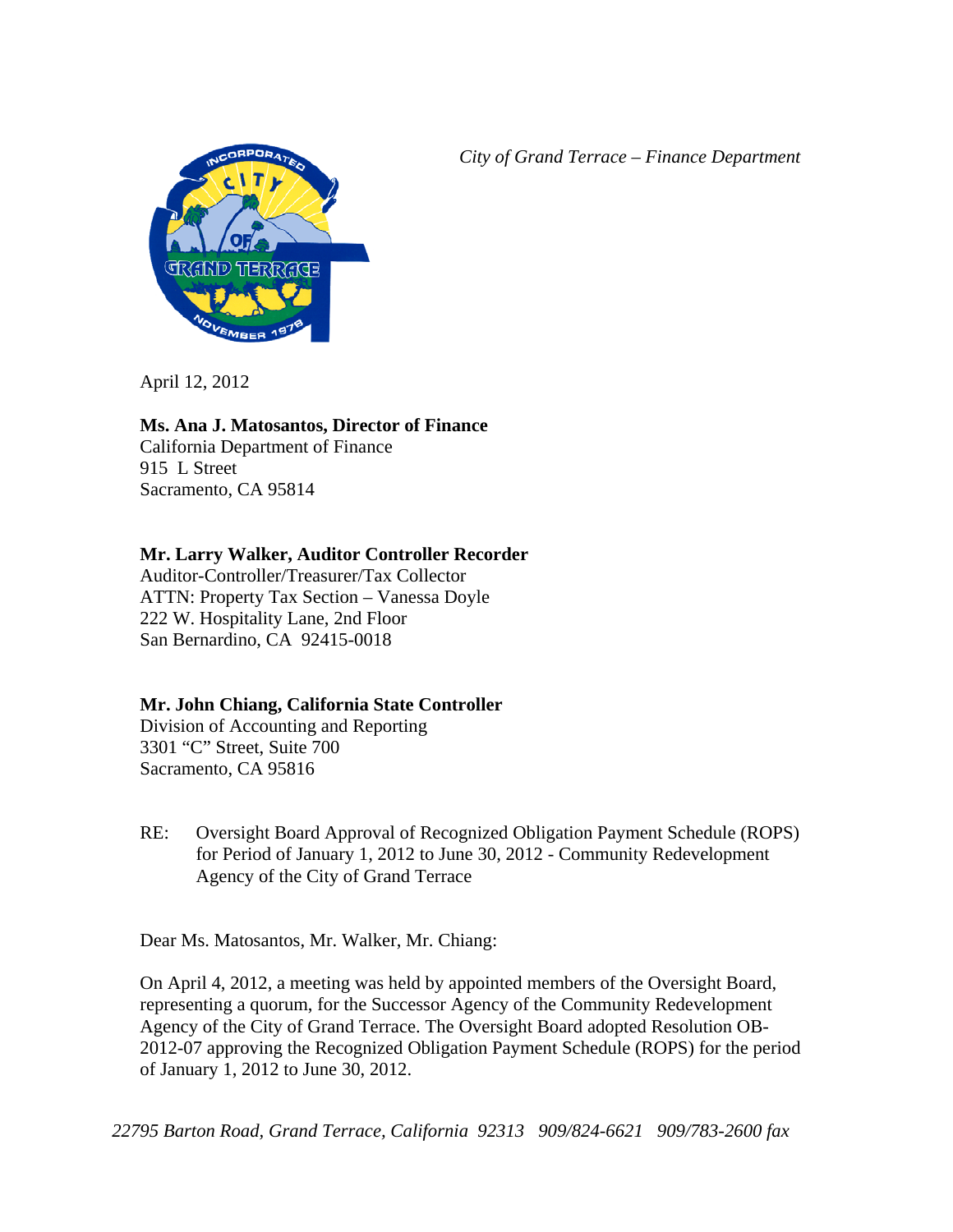If you or your staff has any questions, please feel free to call me direct at (909) 430-2216. Sincerely,

Brushting

Bernard Simon, CPA Finance Director

Enclosures:

- 1) Resolution OB 2012-07
- 2) Attachment to Resolution OB 2012-07 -Successor Agency to Community Redevelopment Agency of the City of Grand Terrace - ROPS -January 1 2012 to June 30, 2012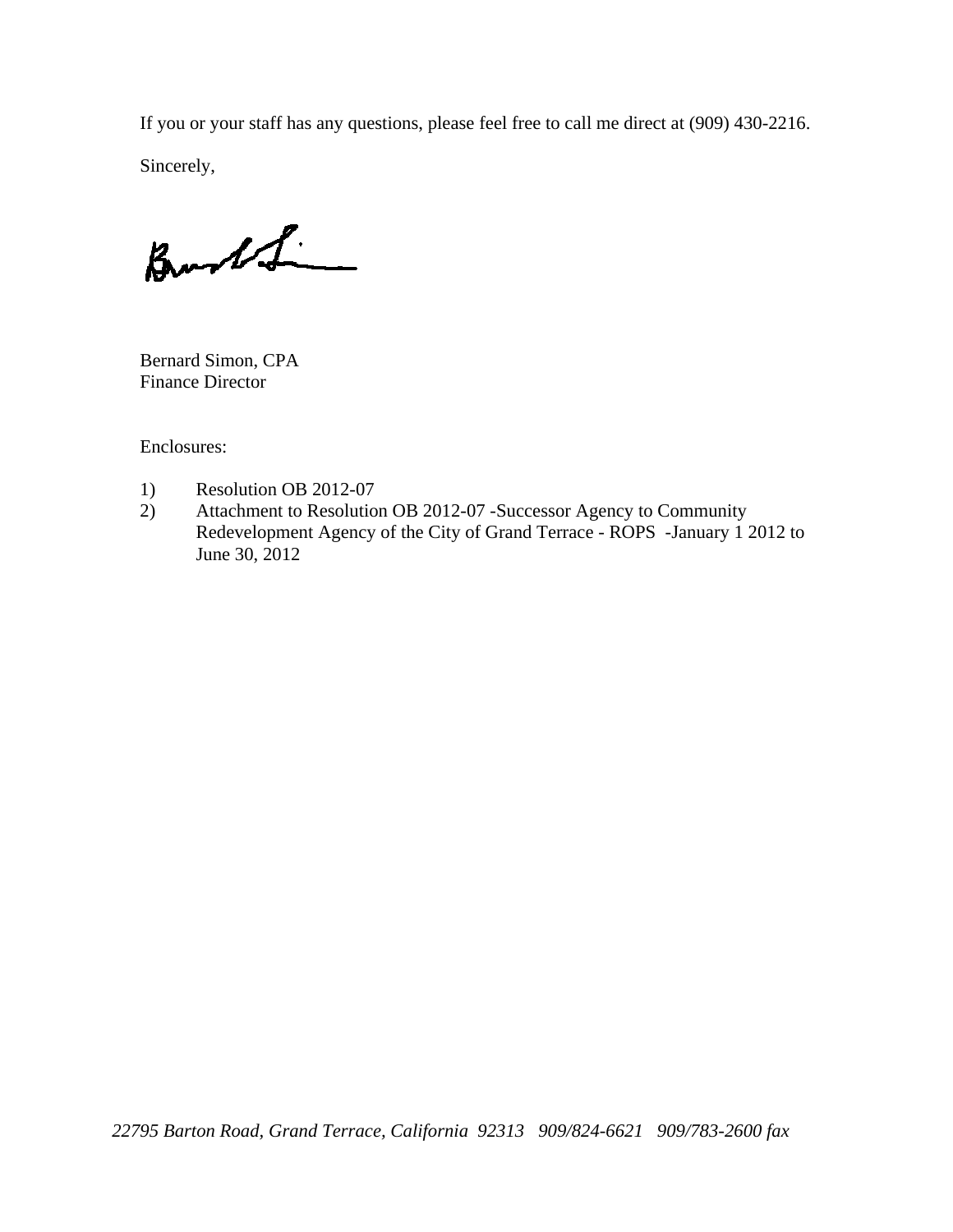#### RESOLUTION NO. OB 2012-07

### A RESOLUTION Of THE OVERSIGHT BOARD Of SUCCESSOR AGENCY THE COMMUNITY REDEVELOPMENT AGENCY Of THE CITY Of GRAND TERRACE ADOPTING A RECOGNIZED OBLIGATION PAYMENT SCHEDULE

WHEREAS. the Oversight Board for Successor Agency to Grand Terrace Community Redevelopment Agency ("Oversight Board" as applicable) has met and has duly considered a draft recognized obligation payment schedule for the period January 1. 2012 through June 30. 2012 in the form submitted by the Successor Agency (the "Draft ROPS"); and

WHEREAS, prior to its meeting on April 4, 2012, the members of the Oversight Board have been provided with copies of the Draft ROPS and instruments referenced in the Draft ROPS; and

WHEREAS, the Oversight Board has reviewed the Draft ROPS and those instruments referenced in the Draft ROPS; and

WHEREAS, the Oversight Board desires to express and memorialize its approval of the Draft ROPS as the Recognized Obligation Payment Schedule duly approved by the Oversight Board, a Recognized Obligation Payment Schedule in the form attached hereto, which consists of the Draft ROPS with addrtions or deletions made by and at the instance of the Oversight Board;

NOW THEREFORE. BE IT RESOLVED by the Oversight Board, as follows:

SECTION 1. The Oversight Board finds and determines that the foregoing recitals are true and correct.

SECTION 2. The Oversight Board approves as the Recognized Obligation Payment Schedule for the period January 1, 2012 through June 30, 2012 (the "ROPS") a Recognized Obligation Payment Schedule in the form attached hereto, which consists of the Draft ROPS with additions or deletions made by and at the instance of the Oversight Board.

SECTION 3. The Successor Agency is authorized and directed to submit the ROPS to the California Department of finance.

SECTION 4. The Successor Agency shall maintain on file as a public record this Resolution and the ROPS as approved hereby.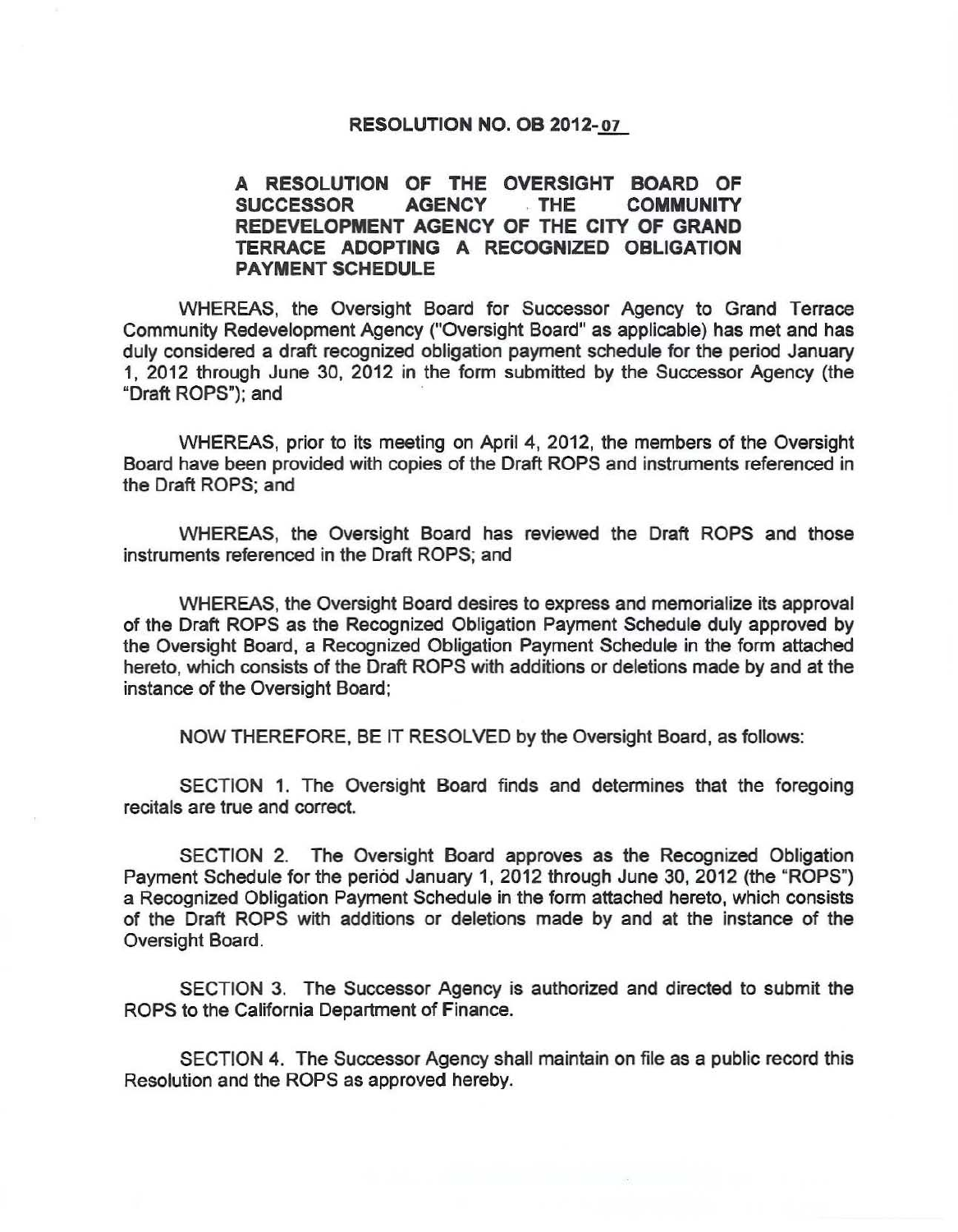PASSED, APPROVED, AND ADOPTED at a special meeting of the Oversight Board of Successor Agency to Community Redevelopment Agency of the City of Grand Terrace. held on this the 4th day of April 2012 by the following vote:

AYES: Board Members Mitchell, Sidoti, Saks and Miranda; Vice-Chairman Powers and Chairman Stanckiewitz

NOFS: **None** 

ABSENT: **None** 

**ABSTAIN: None** 

Chairman, Oversight Board of Successor Agency to the Community Redevelopment Agency of the City of Grand Terrace

**ATTEST:** 

ucepna Oversight Board Secretary

T. VCCC RH CIT TIME City Clerk of the City<br>of Grand Terrace, County of San Bernadino, State of California, hereby certify the foregoing instrument to be a full, true and correct copy of the original, now on file in my office,

DATE: 04-11-2012

**CITY CLERK** BRINCICROpartin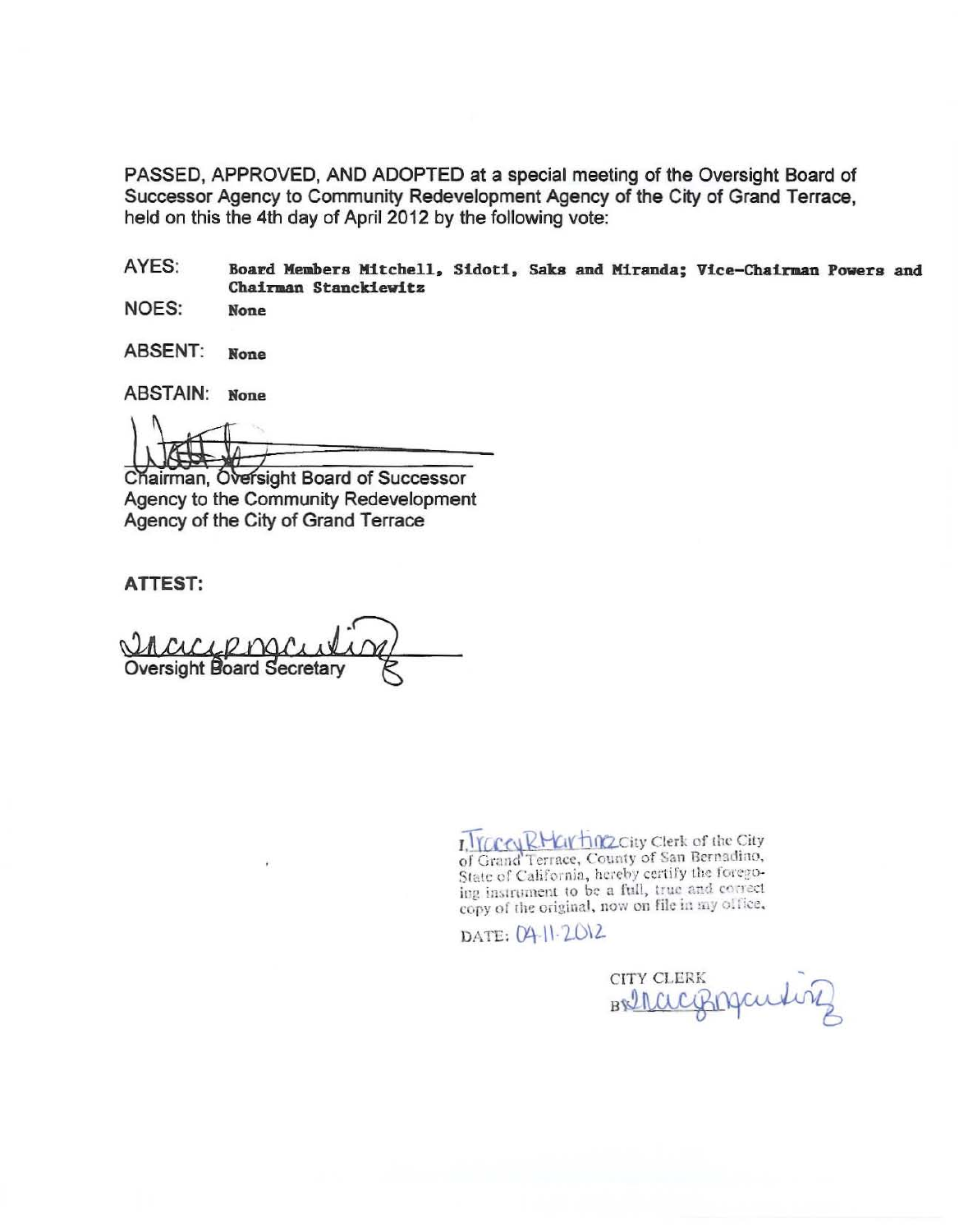# **ATTACHMENT**

Recognized Obligations Payment Schedule (ROPS)

For the Period January 1, 2012 to June 30, 2012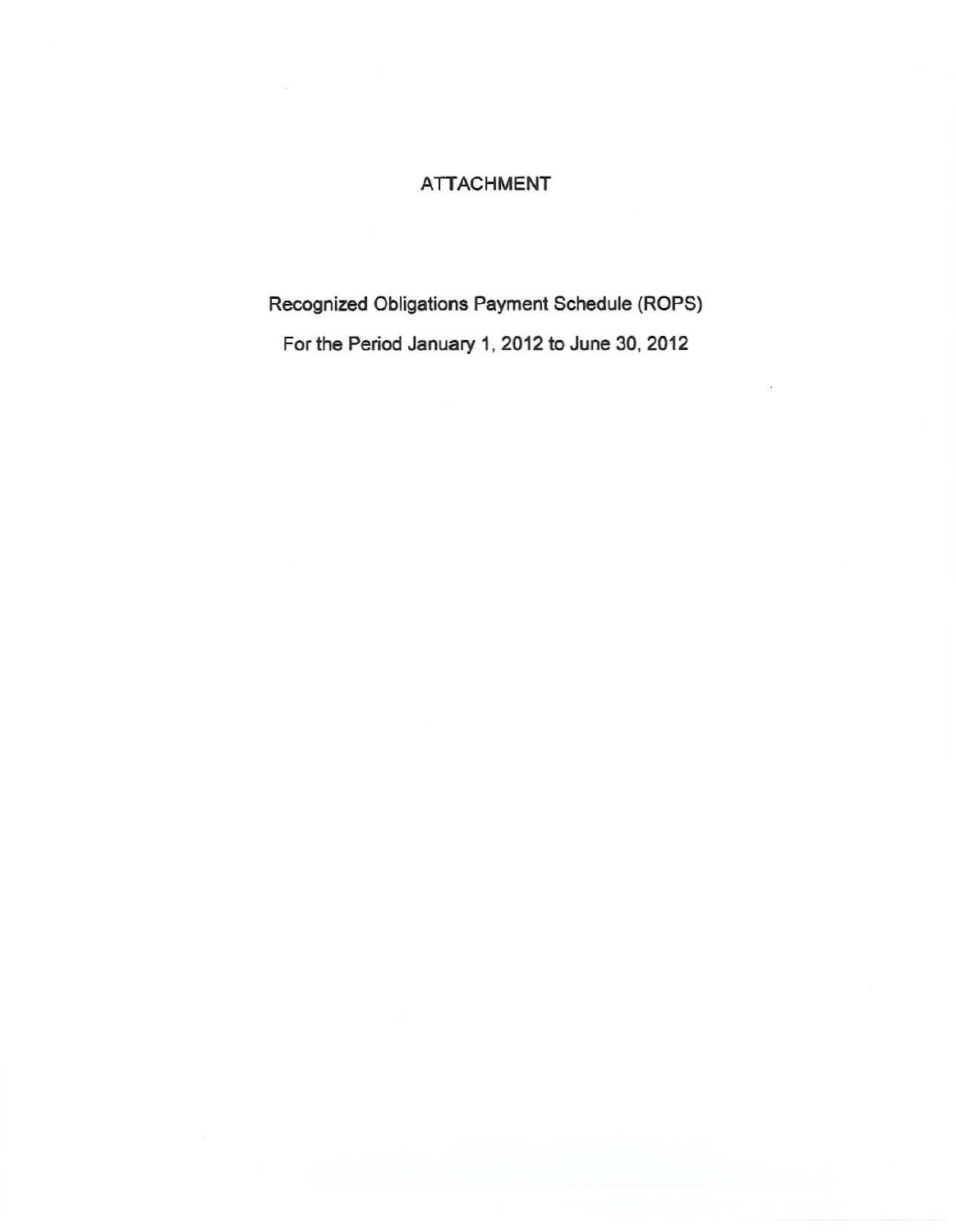Name of Redevelopment Agency:

Project Area(s)

City of Grand Terrace as Sucessor Agency to Grand Terrace Community Redevelopment Agency Grand Terrace Project Area

04/04/12

#### **RECOGNIZED OBLIGATION PAYMENT SCHEDULE** Per AB 26 - Section 34177

|                                |                                    | Payee                           | Description                                 | Total<br>Outstanding<br>Debt or<br>Obligation | <b>Total Due During</b><br><b>Fiscal Year</b> | Payments by month*                            |               |                |             |                     |                               |                               |                     |
|--------------------------------|------------------------------------|---------------------------------|---------------------------------------------|-----------------------------------------------|-----------------------------------------------|-----------------------------------------------|---------------|----------------|-------------|---------------------|-------------------------------|-------------------------------|---------------------|
| Project Name / Debt Obligation | Jan<br>2012                        |                                 |                                             |                                               |                                               | Feb<br>2012                                   | Mar<br>2012   | Apr<br>2012    | May<br>2012 | Jun<br>2012         | <b>Total</b>                  | Funding Source**              |                     |
| $\mathbf{1}$                   | 2004 Tax Allocation Bonds          | <b>US Bank</b>                  | Bonds for housing & non-housing projects    | 3,790,812                                     | 2,002,376                                     |                                               | 36,188        |                |             |                     | 1,966,188                     | 2,002,376                     | <b>RPTTA/BP</b>     |
|                                | 2) 2011 A Tax Allocation Bond      | <b>US Bank</b>                  | Bonds for non-housing projects              | 29.163.212                                    | 1,100,498                                     |                                               | 420,900       |                |             |                     | 679,598                       | 1,100,498                     | <b>RPTTA</b>        |
| 3)                             | 2011 B Tax Allocation Bond         | <b>US Bank</b>                  | Bonds for non-housing projects              | 9,698,770                                     | 635,185                                       |                                               | 209,545       |                |             |                     | 425,640                       | 635.185                       | <b>RPTTA</b>        |
| 41                             | <b>Trustee Fees</b>                | <b>US Bank</b>                  | <b>Trustee fees on bonds</b>                | 266,530                                       | 12,115                                        |                                               | 12,115        |                |             |                     |                               | 12,115                        | <b>RPTTA</b>        |
|                                | 5) Zion Loan                       | <b>Zion First National Bank</b> | Refinanced refunding of bonds for project   | 2,421,052                                     | 254,848                                       |                                               | 127,424       |                |             |                     | 127,424                       | 254.848                       | <b>RPTTA</b>        |
| 61                             | <b>SERAF Transfer</b>              | <b>Housing Fund</b>             | Repayment of loan for SERAF                 | 448,636                                       | 448,636                                       |                                               |               |                |             |                     | 448,636                       | 448,636                       | <b>RPTTA</b>        |
| $\overline{7}$                 | <b>Repayment of Debt Service</b>   | <b>SB Valley Muni Water</b>     | Repay incorrect debt service distrib by SB. | 2,295,360                                     | 232,888                                       | 232,888                                       |               |                |             |                     |                               | 232,888                       | <b>RPTTA</b>        |
|                                | 8) Agency Attorney                 | <b>Jones and Mayer</b>          | Legal consulting on dissolution             | 48,000                                        | 48,000                                        | 4,000                                         | 4,000         | 4.000          | 4,000       | 4.000               | 4.000                         | 24,000                        | <b>RPTTA</b>        |
|                                | 9) Stater Brothers OPA             | <b>Stater Brothers Markets</b>  | Payment on participation agreement          | 1,207,500                                     | 241,500                                       |                                               |               |                | 60,375      |                     | 181,125                       | 241,500                       | <b>RPTTA</b>        |
|                                | 10) Commercial Exteriors           | <b>Viking Investments Prop</b>  | Shopping center rehabilitation              | 220.429                                       | 220,429                                       |                                               |               |                |             |                     | 220,429                       | 220,429                       | <b>RPTTA</b>        |
|                                | 11) Neighborhood Imp. Grant        | <b>Qualified residents</b>      | Exterior improvements/correct violations    | 39.035                                        | 39,035                                        |                                               | 7,807         | 7,807          | 7,807       | 7.807               | 7,807                         | 39,035                        | <b>RPTTA</b>        |
|                                | 12) Baseball Field Improvements    | <b>Rock Bottom</b>              | Construction of baseball field              | 42,469                                        | 42,469                                        |                                               |               | 42,469         |             |                     |                               | 42,469                        | <b>RPTTA</b>        |
|                                | 13) Vista Grande Park Improvements | <b>Foundation of GT</b>         | Installation of park improvements           | 35,000                                        | 35,000                                        |                                               |               |                |             | 20,000              | 15,000                        | 35,000                        | <b>RPTTA</b>        |
| 14)                            | Mich/Barton/LaPaix                 | Lee and Stires/Webb Ass         | Infrastructure improvements                 | 535,671                                       | 535,671                                       | 36,281                                        |               | 16,995         | 10,000      |                     |                               | 63.276                        | <b>RPTTA</b>        |
|                                | 15) Residual Receipts              | <b>City of Grand Terrace</b>    | Affordable housing payment agreement        | 3,000,000                                     | 300,000                                       |                                               |               |                |             |                     | 300,000                       | 300,000                       | <b>RPTTA</b>        |
|                                | 16) Developer MOU                  | <b>Grand Terr Partners LLC</b>  | Terminate development agreement             | 375,000                                       | 375,000                                       |                                               |               | 375,000        |             |                     |                               | 375,000                       | <b>RPTTA</b>        |
|                                | 17) Employee Costs                 | <b>City of Grand Terrace</b>    | Agency direct employee costs                | 8,725,740                                     | 379,380                                       | 31.617                                        | 31,617        | 31,617         | 31,617      | 31.617              | 31,617                        | 189,702                       | <b>RPTTA/ACA/RB</b> |
|                                | 18) Employee Costs                 | <b>City of Grand Terrace</b>    | Agency direct employee costs-PERS           | 2,500,000                                     | 62,620                                        | 5,218                                         | 5,218         | 5,218          | 5,218       | 5,218               | 5,218                         | 31,308                        | <b>RPTTA/ACA/RB</b> |
|                                | 19) Office Rent/Cost Allocation    | <b>City of Grand Terrace</b>    | Office space and operations                 | 5,796,000                                     | 252,000                                       | 21,000                                        | 21,000        | 21,000         | 21,000      | 21,000              | 21,000                        | 126,000                       | <b>RPTTA/ACA/RB</b> |
|                                | 20) Cost Allocation-Adm O/H        | <b>City of Grand Terrace</b>    | G & A Administration indirect overhead      | 765.785                                       | 33,295                                        | 2,775                                         | 2,775         | 2,775          | 2,775       | 2,775               | 2,775                         | 16,650                        | <b>RPTTA/ACA/RB</b> |
| 21)                            | <b>Cost Allocation-Adm O/H</b>     | <b>City of Grand Terrace</b>    | G & A Administration indirect O/H Insuran   | 690,000                                       | 30,000                                        | 2,500                                         | 2,500         | 2,500          | 2,500       | 2,500               | 2,500                         | 15,000                        | <b>RPTTA/ACA/RB</b> |
| 22)                            | <b>Consulting Services</b>         | <b>RSG</b>                      | Annual reporting requirements/administrat   | 25,000                                        | 25,000                                        |                                               | 2,500         | 2,500          | 5,000       | 5,000               | 10,000                        | 25,000                        | <b>RPTTA</b>        |
|                                | 23) Consulting Services            | <b>City News Group</b>          | Advertising/Noticing                        | 10,000                                        | 10,000                                        |                                               | 2,500         | 2,500          | 2,500       | 2,500               | 2,500                         | 12,500                        | <b>RPTTA</b>        |
| 24)                            | <b>Consulting Services</b>         | <b>Smothers Appraisers</b>      | <b>Property Appraisals</b>                  | 13,400                                        | 13,400                                        |                                               |               | 9,000          |             |                     | 4,400                         | 13,400                        | <b>RPTTA</b>        |
| 25)                            | <b>Consulting Services</b>         | <b>Webb &amp; Associates</b>    | <b>Traffic Engineering</b>                  | 125,000                                       | 50,000                                        |                                               | 4,000         | 4,000          | 4,000       | 4,000               | 4,000                         | 20,000                        | <b>RPTTA</b>        |
| 26                             | <b>Consulting Services</b>         | <b>ACE Weed Abatement</b>       | Weed abatement for Agency property          | 100,000                                       | 20,000                                        |                                               |               |                |             | 10,000              | 10,000                        | 20,000                        | <b>RPTTA</b>        |
| 27)                            | <b>Consulting Services</b>         | <b>K &amp; A Engineering</b>    | Infrastructure study /design                | 30,442                                        | 30,442                                        |                                               |               |                |             | 15,000              | 15,000                        | 30,000                        | <b>RPTTA</b>        |
| 2B)                            | <b>Consulting Services</b>         | <b>Chamber of Commerce</b>      | <b>Business development services</b>        | 20,600                                        | 10,300                                        | 860                                           | 860           | 860            | 860         | 860                 | 860                           | 5.160                         | <b>RPTTA</b>        |
| 29)                            | <b>Consulting Services</b>         | <b>Urban Futures</b>            | Continuing Disclosure Reporting- bond iss   | 84,000                                        | 7,000                                         |                                               |               | 3,500          | 3,500       |                     |                               | 7,000                         | <b>RPTTA</b>        |
| 30)                            | <b>Professional Services</b>       | <b>Stradling Yocca</b>          | <b>Attorney Services</b>                    | 4,000                                         | 4.000                                         | 1,000                                         | 2,000         | 1.000          |             |                     |                               | 4,000                         | <b>RPTTA</b>        |
|                                |                                    |                                 |                                             |                                               |                                               |                                               |               |                |             |                     |                               | $\mathbf{s}$                  |                     |
|                                | <b>Totals - This Page</b>          |                                 |                                             | $$72,477,443$ $$$                             | 7,451,087                                     | 338,139                                       | \$892,949     | \$532,741      |             | 161, 152 \$132, 277 | $$4,485,717$ S                | 6,542,975                     |                     |
| <b>Totals - Page 2</b>         |                                    |                                 |                                             | \$150,793,555 \$                              | 6,888,345                                     | \$1,159,388                                   | $$25,500$ $$$ | 30,500         | 345,500     | \$103,000           | $$5,221,457$ \$               | 6,885,345                     |                     |
|                                | <b>Totals - Page 3</b>             |                                 |                                             |                                               | $\mathbf{s}$                                  |                                               | ×.            |                |             |                     |                               | s                             |                     |
|                                | <b>Totals - Page 4</b>             |                                 |                                             | $\cdot$                                       | l s<br>$\bullet$                              | $\ddot{}$                                     |               | $\overline{a}$ | s           | S<br>٠              |                               | s<br>$\overline{\phantom{a}}$ |                     |
|                                | <b>Totals - Other Obligations</b>  |                                 |                                             |                                               | l S                                           |                                               |               |                | s           |                     |                               |                               |                     |
|                                | Grand total - All Pages            |                                 |                                             | \$223,270,998 \$                              |                                               | 14.339.432 \$1,497,527 \$918,449 \$563,241 \$ |               |                |             |                     | 506,652 \$235,277 \$9,707,174 | 13,428,320<br>l S             |                     |

\*Payment amount is extimated, if exact payment amount is not known.

\*\* LMIHF - Low and Moderate Income Housing Fund; BP - Bond Proceeds; RB - Reserve Balances; ACA - Administrative Cost Allowance; RPTTA - Redevelopment Property Tax Trust Fund; O - Other

Page 1 of 2 Pages